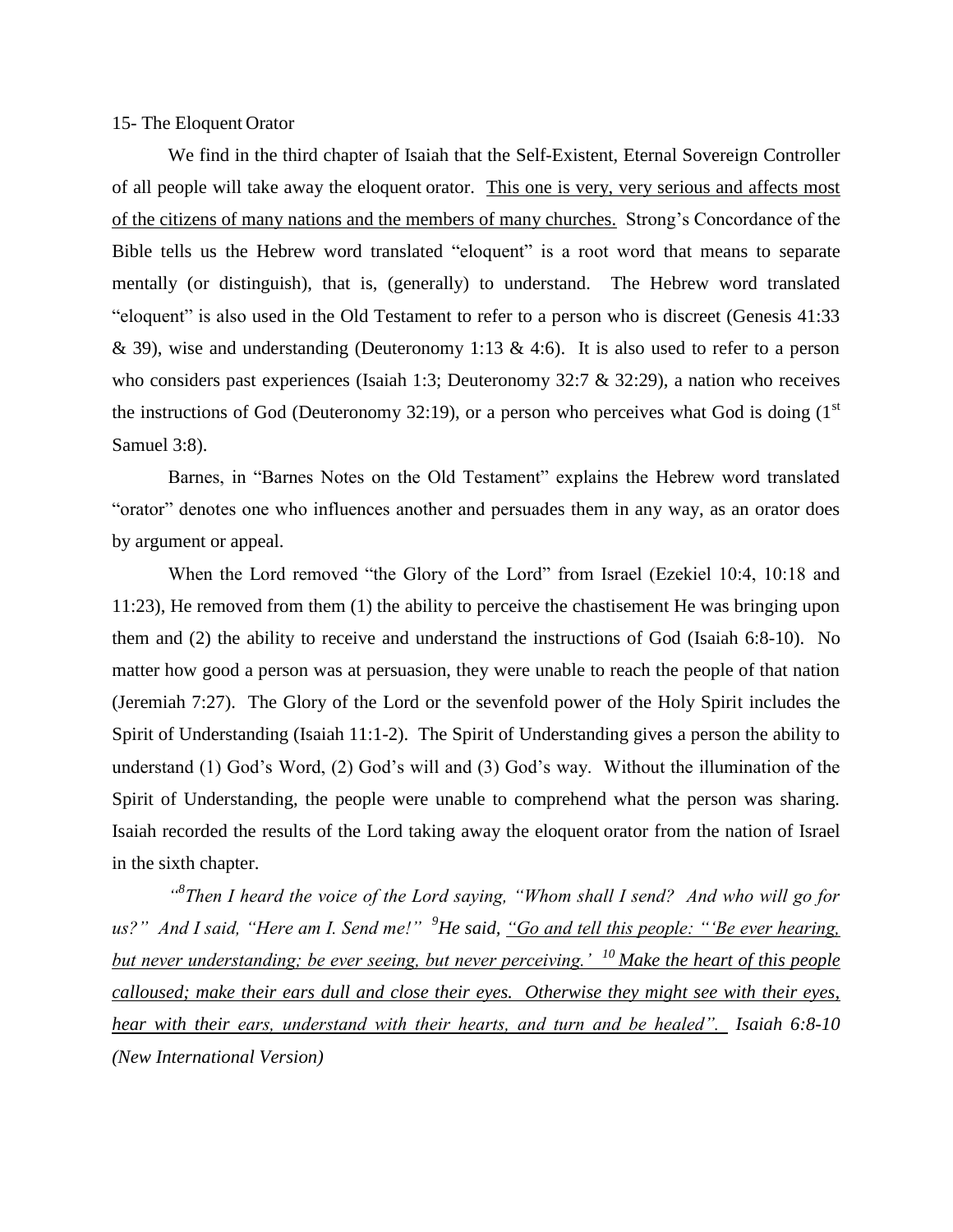Jesus Christ experienced the results of this during His earthly ministry even though He operated through unlimited Holy Spirit power (John 3:34).

**"** *<sup>37</sup>Even after Jesus had done all these miraculous signs in their presence, they still would not believe in him. <sup>38</sup>This was to fulfill the word of Isaiah the prophet: "Lord, who has believed our message and to whom has the arm of the Lord been revealed?" <sup>39</sup>For this reason they could not believe, because, as Isaiah says elsewhere: <sup>40</sup>"He has blinded their eyes and deadened their hearts, so they can neither see with their eyes, nor understand with their hearts, nor turn—and I would heal them." John 12:37-40 (New International Version)* 

Even His own disciples could not understand some of the things Jesus Christ taught (Luke 9:45; Luke 18:34; John 12:16). Those who sat at the feet of Jesus Christ could not comprehend some of the things God, in human flesh, taught until they received special power to do so from the Holy Spirit. It is important to note that they received the Spirit of Understanding about 47 days before the day of Pentecost! *" <sup>45</sup>Then opened he their understanding, that they might understand the scriptures, <sup>46</sup>And said unto them, Thus it is written, and thus it behoved Christ to suffer, and to rise from the dead the third day: <sup>47</sup>And that repentance and remission of sins should be preached in his name among all nations, beginning at Jerusalem. <sup>48</sup>And ye are witnesses of these things. <sup>49</sup>And, behold, I send the promise of my Father upon you: but tarry ye in the city of Jerusalem, until ye be endued with power from on high. Luke 24:45-49 (King James Version)*

How did Jesus Christ "**open their understanding, that they might understand the scriptures**"? *" <sup>19</sup>When it was evening on the first day of the week, the followers were together. The doors were locked, because they were afraid of the Jews. Then Jesus came and stood right in the middle of them and said, "Peace be with you." <sup>20</sup>After he said this, he showed them his hands and his side. The followers were thrilled when they saw the Lord. <sup>21</sup>Then Jesus said again, "Peace be with you. As the Father sent me, I now send you." <sup>22</sup> After he said this, he breathed on them and said, "Receive Holy Spirit power* (there is no Greek definite article-please see "The Power Of The Sevenfold Spirit Of God" on our website, [http://www.bayourouge.net\)](http://www.bayourouge.net/). *<sup>23</sup>If you forgive anyone his sins, they are forgiven. If you don't forgive them, they are not forgiven." John 20:19-23 (New Century Version)*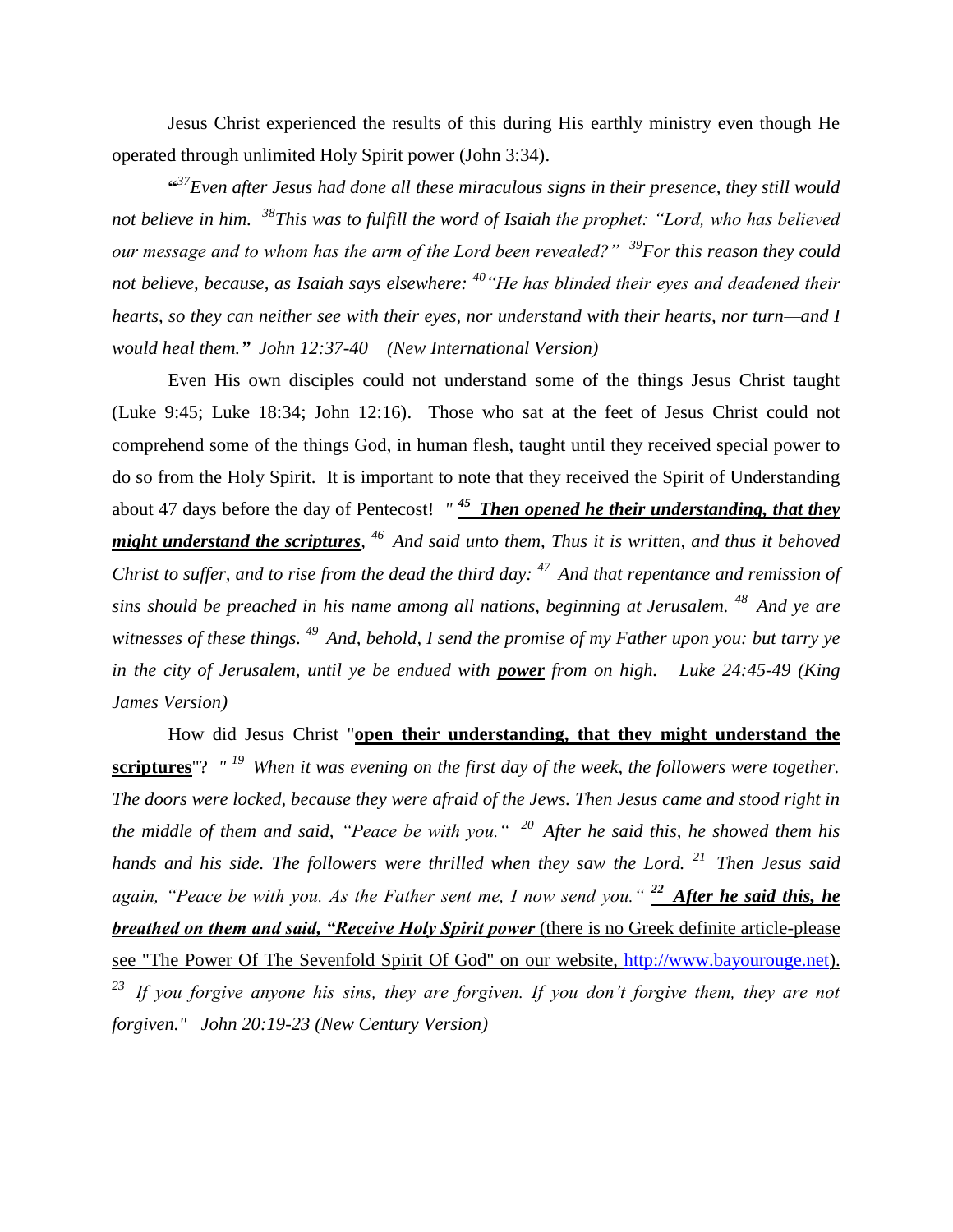*<sup>49</sup> "And behold, I am sending forth the promise of My Father upon you; but you are to stay in the city until you are clothed with power from on high." Luke 24:49 New American Standard Version*

*<sup>7</sup> He said to them, "It is not for you to know times or epochs which the Father has fixed by His own authority;*  ${}^{8}$  *but you will receive power when the Holy Spirit has come upon you; and you shall be My witnesses both in Jerusalem, and in all Judea and Samaria, and even to the remotest part of the earth." Acts 1:7-8 New American Standard Version*

Again, if you would like to know more about the seven-fold **power** of the Holy Spirit and what it can do for you, we invite you to read the paper entitled "The Power of the Sevenfold Spirit Of God" on our website, [http://www.bayourouge.net](http://www.bayourouge.net/) .

We find that before the Jewish nation lost the Glory of the Lord (Ezekiel chapters 8, 9, 10 and 11), they had been the Lord's authorized agency to publish the good news of God's salvation. *"<sup>3</sup>And Moses went up unto God, and the LORD called unto him out of the mountain, saying, Thus shalt thou say to the house of Jacob, and tell the children of Israel; <sup>4</sup> Ye have seen what I did unto the Egyptians, and how I bare you on eagles' wings, and brought you unto myself. <sup>5</sup>Now therefore if ye will obey my voice indeed, and keep my covenant, then ye shall be a peculiar treasure unto me above all people: for all the earth is mine: <sup>6</sup> And ye shall be unto me a kingdom of priests, and an holy nation. These are the words which thou shalt speak unto the children of Israel." Exodus 19:3-6 King James Version*

When Jesus **first began** His earthly ministry, He offered to relieve Israel of the terrible chastisement of Isaiah 6:8-10 and to restore them as His authorized agency to publicize the good news of salvation. **THEY REFUSED**. *" 5 These twelve Jesus sent forth, and commanded them, saying, Go not into the way of the Gentiles, and into any city of the Samaritans enter ye not: <sup>6</sup> But go rather to the lost (*separated*) sheep of the house of Israel. <sup>7</sup> And as ye go, preach, saying, the kingdom of heaven is at hand*.**"** *Matthew 10:5. King James Version*

*" <sup>11</sup>He came to His own, and His own did not receive Him. <sup>12</sup>But as many as received Him, to them He gave the right to become children of God, to those who believe in His name: <sup>13</sup>who were born, not of blood, nor of the will of the flesh, nor of the will of man, but of God." John 1:11-13 (New International Version)* 

Israel did not take advantage of the opportunity, so Jesus Christ called out *(Matthew 4:18-25 and Mark 1:16-20*), trained *(Matthew 5:1 and 9:37)*, organized *(Luke 12:22-32 and*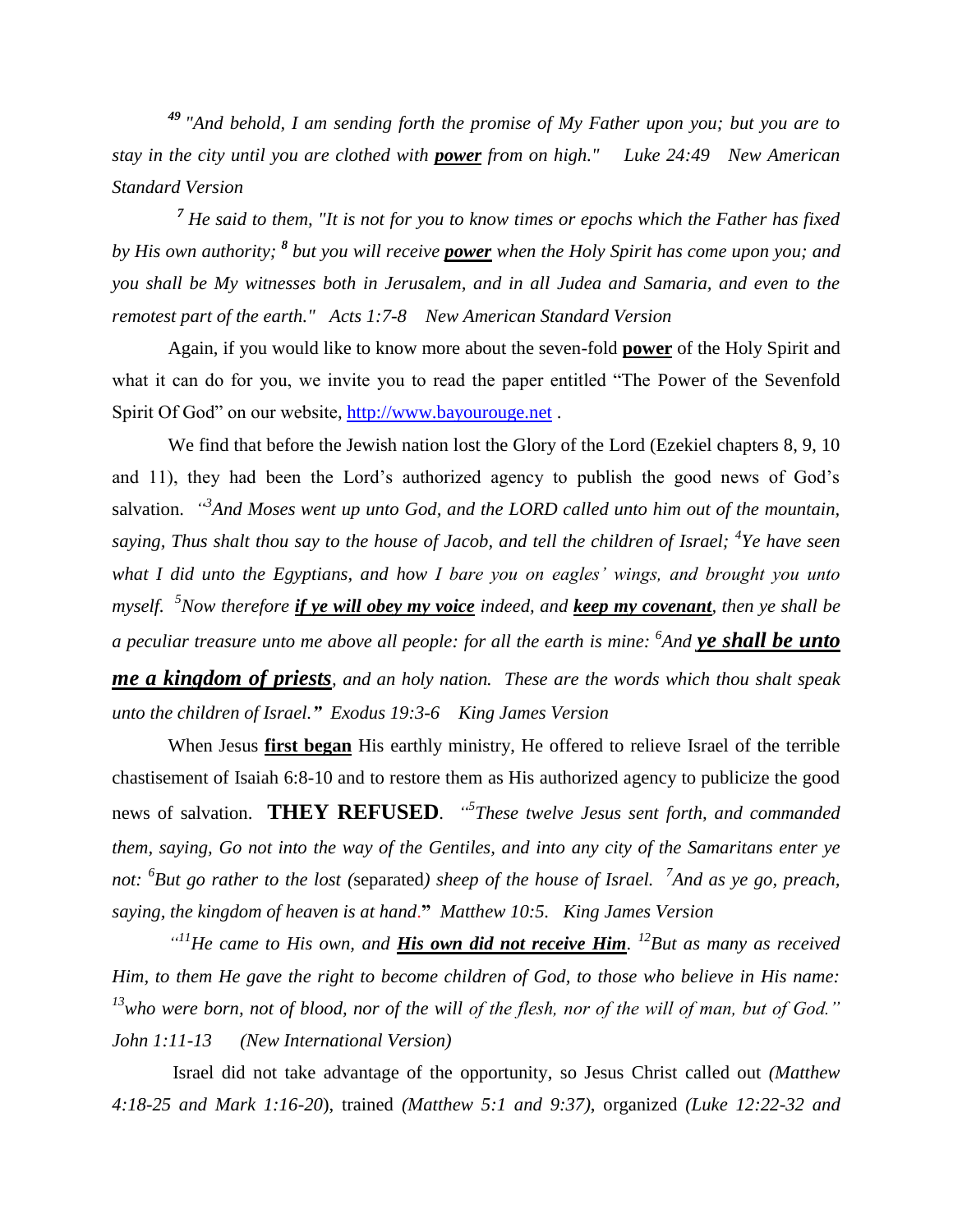*Ephesians 4:11-16*), authorized *(Matthew 28:18-20 and Acts1:1-8*), and empowered *(Luke 24:49 and Acts 1:8*) **a third agency** to publish the good news of salvation until He comes back. Most of His scriptural churches are composed of non-Jews.

The nation of Israel did not take advantage of the opportunity Jesus Christ offered them so the ability to perceive what God is doing and the ability to receive the instructions of God (*Matthew 13:10-17*) will not be restored to the nation of Israel until they are converted during the Great Tribulation *(Ezekiel chapter 37)*. God's Divine Word tells us this was the reason Jesus spoke to the people of the nation of Israel in parables. " *<sup>1</sup> That same day Jesus went out of the house and sat by the lake. <sup>2</sup> Such large crowds gathered around him that he got into a boat and sat in it, while all the people stood on the shore. <sup>3</sup> Then he told them many things in parables, saying: "A farmer went out to sow his seed. <sup>4</sup> As he was scattering the seed, some fell along the path, and the birds came and ate it up. <sup>5</sup> Some fell on rocky places, where it did not have much soil. It sprang up quickly, because the soil was shallow. <sup>6</sup> But when the sun came up, the plants were scorched, and they withered because they had no root. <sup>7</sup> Other seed fell among thorns, which grew up and choked the plants. <sup>8</sup> Still other seed fell on good soil, where it produced a crop—a hundred, sixty or thirty times what was sown. <sup>9</sup> He who has ears let him hear."* 

*<sup>10</sup> The disciples came to him and asked, "Why do you speak to the people in parables?"* 

*<sup>11</sup> He replied, "The knowledge of the secrets of the kingdom of heaven has been given to you, but not to them. <sup>12</sup> Whoever has will be given more and he will have an abundance. Whoever does not have, even what he has will be taken from him. <sup>13</sup> This is why I speak to them in parables:"Though seeing, they do not see; though hearing, they do not hear or understand. 14 In them is fulfilled the prophecy of Isaiah: "'You will be ever hearing but never understanding; you will be ever seeing but never perceiving. 15 For this people's heart has become calloused; they hardly hear with their ears and they have closed their eyes. Otherwise they might see with their eyes, hear with their ears, understand with their hearts and turn, and I would heal them.' <sup>16</sup> But blessed are your eyes because they see, and your ears because they hear. <sup>17</sup> For I tell you the truth, many prophets and righteous men longed to see what you see but did not see it, and to hear what you hear but did not hear it.* 

*<sup>18</sup> "Listen then to what the parable of the sower means: <sup>19</sup> When anyone hears the message about the kingdom and does not understand it, the evil one comes and snatches away what was sown in his heart. This is the seed sown along the path. <sup>20</sup> The one who received the*